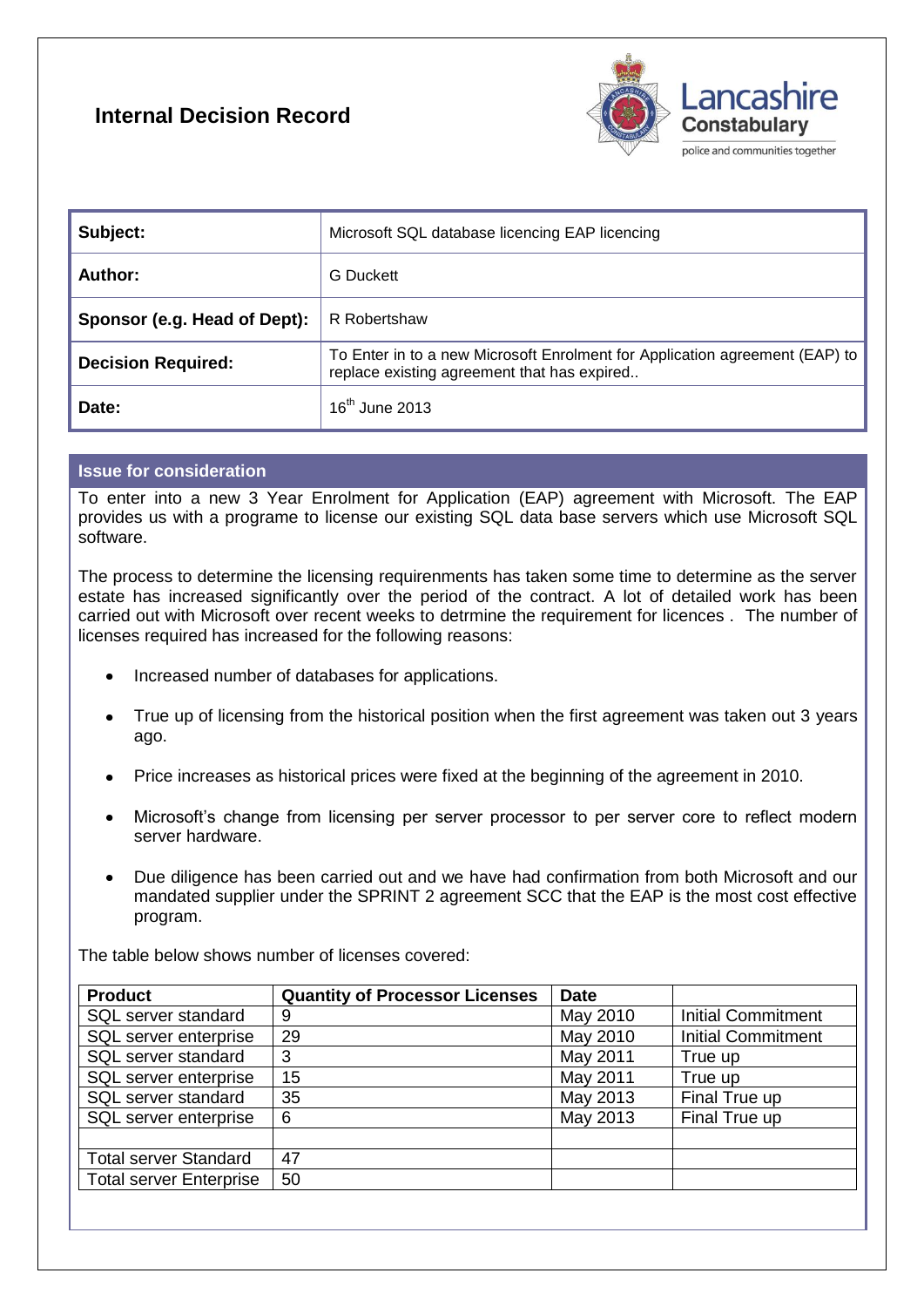| <b>Product</b>               | Converted quantity of per core<br>licenses required |  |
|------------------------------|-----------------------------------------------------|--|
| <b>SQL Server Standard</b>   | 280                                                 |  |
| <b>SQL Server Enterprise</b> | 332                                                 |  |

The table shows that we have a requirement of 612 2 core licenses which due to the core nature of the licence means that we effectively require 306 licenses which will be priced at the current licensing price mandated under the sprint framework

# **Governance Framework Section Reference**

Microsoft Licencing is commodity software and therefore we are mandated to purchase under the Sprint 2 agreement from SCC.

The total cost of the contract over the 3 years is £981k and as such exceeds the level of contract award that the CC CFO is able to enter into. However, the need to secure the contract before the end of June is essential to mitigate further price increases under Microdsoft's pricing model.

Therfore, the CC CFO is approving the award of the contract to mitigate this financial risk. In doing so he has discussed this approach with the PCC CFO and the Assistant Commissioner with lead responsibility for Resource issues, who have indicated that they are content with this approach.

| <b>Costs</b>          |                                |               |
|-----------------------|--------------------------------|---------------|
| <b>SQL Standard</b>   | 140 2 core licenses @ £421.62  | £ 59026.80    |
| <b>SQL Enterprise</b> | 166 2 core licenses @ £1615.87 | £268234.42    |
| Total annual cost     |                                | £327261.22 PA |

The contract does not have a current budget provision. It is unlikely that there is any headroom in the ICT revenue budget to manage this increase. However, a review of the inflation required on force expenditure and a zero-based approach to certain budgets has identified an amount of resource which has not been allocated to budgets in 2013/14. Therefore, this will be used a s the first call to meet the increased cost.

# **Risks**

If not implemented the constabulary would be out of compliance with our licencing and we would not be able to use systems such as Sleuth, Storm,C3PO, This would result in serious disruption to business continuity and risk delivery of front-line services.

#### **Consequences**

Required to ensure major ICT systems continue to operate. Must be fully completed before the